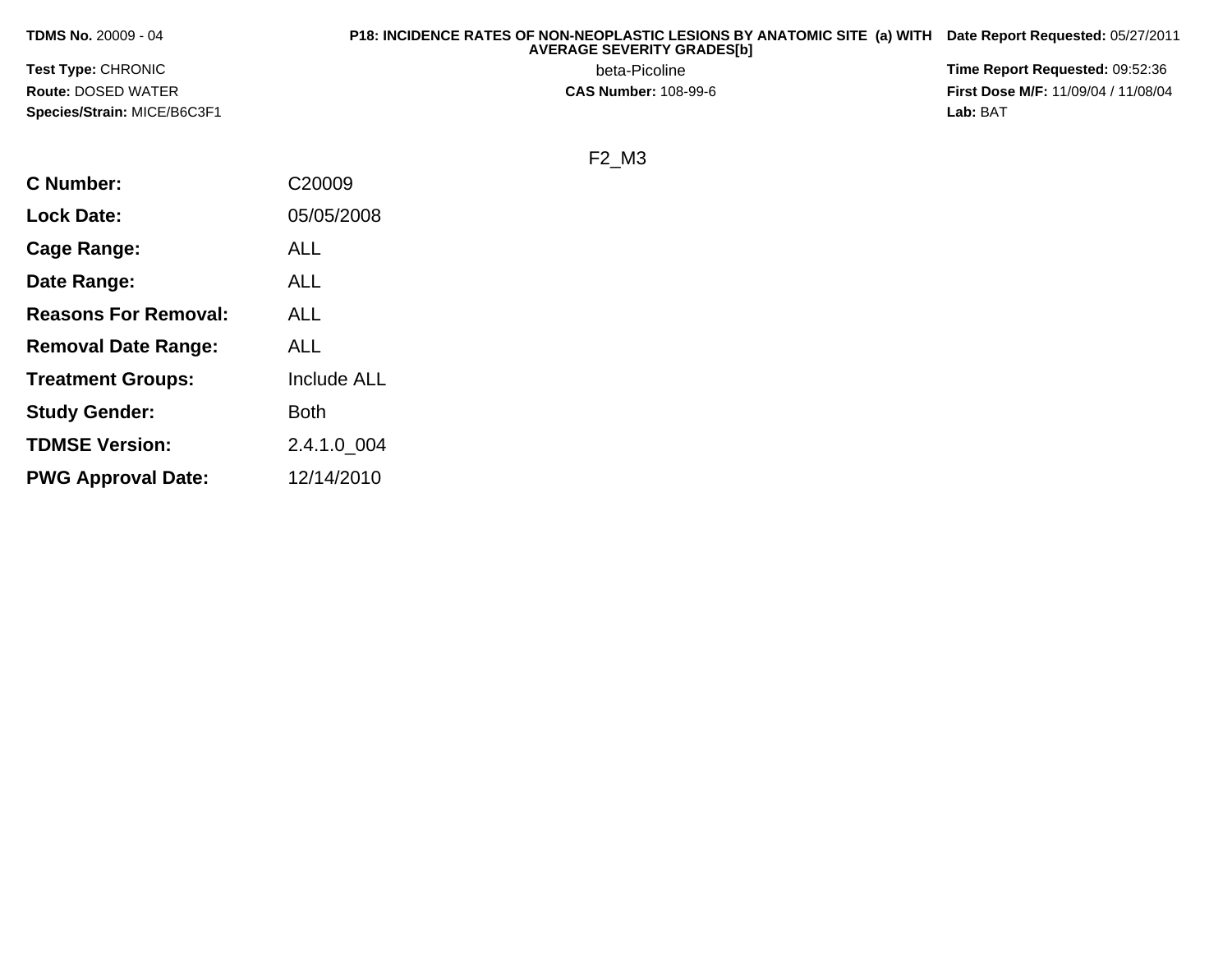| <b>TDMS No. 20009 - 04</b>              |          | P18: INCIDENCE RATES OF NON-NEOPLASTIC LESIONS BY ANATOMIC SITE (a) WITH Date Report Requested: 05/27/2011 |          |                  |  |  |
|-----------------------------------------|----------|------------------------------------------------------------------------------------------------------------|----------|------------------|--|--|
| Test Type: CHRONIC                      |          | Time Report Requested: 09:52:36                                                                            |          |                  |  |  |
| Route: DOSED WATER                      |          | beta-Picoline<br><b>CAS Number: 108-99-6</b>                                                               |          |                  |  |  |
| Species/Strain: MICE/B6C3F1             |          | Lab: BAT                                                                                                   |          |                  |  |  |
| <b>B6C3F1 MICE MALE</b>                 | $0$ mg/l | 312.5 mg/l                                                                                                 | 625 mg/l | 1250 mg/l        |  |  |
| <b>Disposition Summary</b>              |          |                                                                                                            |          |                  |  |  |
| <b>Animals Initially In Study</b>       | 50       | 50                                                                                                         | 50       | 50               |  |  |
| <b>Early Deaths</b>                     |          |                                                                                                            |          |                  |  |  |
| <b>Moribund Sacrifice</b>               | 6        | 4                                                                                                          | 8        | 7                |  |  |
| <b>Natural Death</b>                    | 20       | 20                                                                                                         | 15       | 10               |  |  |
| <b>Survivors</b>                        |          |                                                                                                            |          |                  |  |  |
| <b>Terminal Sacrifice</b>               | 24       | 26                                                                                                         | 27       | 33               |  |  |
| <b>Animals Examined Microscopically</b> | 50       | 50                                                                                                         | 50       | 50               |  |  |
| <b>ALIMENTARY SYSTEM</b>                |          |                                                                                                            |          |                  |  |  |
| Esophagus                               | (50)     | (50)                                                                                                       | (50)     | (50)             |  |  |
| Gallbladder                             | (36)     | (33)                                                                                                       | (39)     | (42)             |  |  |
| Degeneration, Hyaline                   |          | 1[3.0]                                                                                                     |          |                  |  |  |
| Inflammation, Chronic Active            |          |                                                                                                            | 1[3.0]   |                  |  |  |
| Intestine Large, Cecum                  | (35)     | (34)                                                                                                       | (36)     | (40)             |  |  |
| Intestine Large, Colon                  | (40)     | (40)                                                                                                       | (41)     | (40)             |  |  |
| Intestine Large, Rectum                 | (39)     | (38)                                                                                                       | (42)     | (41)             |  |  |
| Intestine Small, Duodenum               | (36)     | (31)                                                                                                       | (35)     | (40)             |  |  |
| Intestine Small, Ileum                  | (36)     | (35)                                                                                                       | (39)     | (40)             |  |  |
| Intestine Small, Jejunum                | (35)     | (32)                                                                                                       | (37)     | (40)             |  |  |
| Diverticulum                            | 1        |                                                                                                            |          |                  |  |  |
| Peyer's Patch, Hyperplasia, Lymphoid    |          | 1[3.0]                                                                                                     |          |                  |  |  |
| Liver                                   | (50)     | (50)                                                                                                       | (50)     | (50)             |  |  |
| Angiectasis                             | 1[2.0]   | 3[2.3]                                                                                                     | 2[2.0]   | 3[2.7]           |  |  |
| <b>Basophilic Focus</b>                 | 10       | 12                                                                                                         | 15       | 7                |  |  |
| Clear Cell Focus                        | 15       | 19                                                                                                         | 16       | $\boldsymbol{9}$ |  |  |
| Congestion                              |          |                                                                                                            |          | 1[2.0]           |  |  |
| Cyst                                    |          |                                                                                                            |          | 1[2.0]           |  |  |
| <b>Eosinophilic Focus</b>               | 18       | 16                                                                                                         | 19       | 10               |  |  |
| Fatty Change                            |          | 1[3.0]                                                                                                     |          |                  |  |  |
| Hematopoietic Cell Proliferation        | 1[2.0]   |                                                                                                            |          |                  |  |  |
| Inflammation, Chronic                   |          |                                                                                                            | 2[1.5]   | 1[4.0]           |  |  |
| Inflammation, Chronic Active            |          |                                                                                                            |          | 2[1.0]           |  |  |
| Mineralization                          |          |                                                                                                            | 1[2.0]   |                  |  |  |

a - Number of animals examined microscopically at site and number of animals with lesion

b-Average severity grade(1-minimal;2-mild;3-moderate;4-marked)

**TDMS No.** 20009 - 04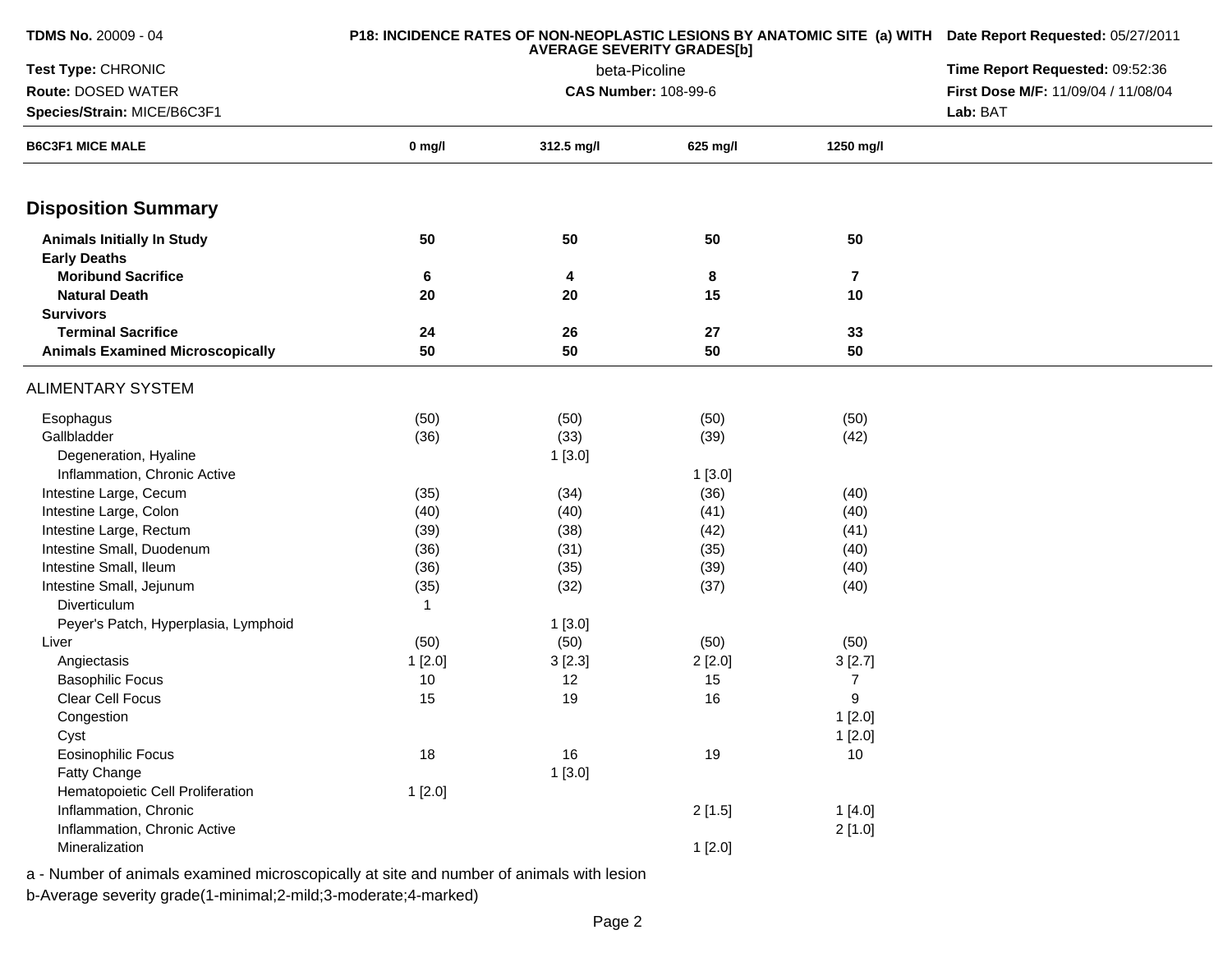| <b>TDMS No. 20009 - 04</b>                                                               |          | P18: INCIDENCE RATES OF NON-NEOPLASTIC LESIONS BY ANATOMIC SITE (a) WITH Date Report Requested: 05/27/2011 |               |                |                                     |
|------------------------------------------------------------------------------------------|----------|------------------------------------------------------------------------------------------------------------|---------------|----------------|-------------------------------------|
| Test Type: CHRONIC                                                                       |          | Time Report Requested: 09:52:36                                                                            |               |                |                                     |
| Route: DOSED WATER                                                                       |          | <b>CAS Number: 108-99-6</b>                                                                                | beta-Picoline |                | First Dose M/F: 11/09/04 / 11/08/04 |
| Species/Strain: MICE/B6C3F1                                                              |          |                                                                                                            |               |                | Lab: BAT                            |
| <b>B6C3F1 MICE MALE</b>                                                                  | $0$ mg/l | 312.5 mg/l                                                                                                 | 625 mg/l      | 1250 mg/l      |                                     |
| <b>Mixed Cell Focus</b>                                                                  | 5        | $\overline{4}$                                                                                             | 5             | $\overline{4}$ |                                     |
| Necrosis                                                                                 | 5[2.8]   | 6 [3.0]                                                                                                    | 6[2.7]        | 4 [3.0]        |                                     |
| Mesentery                                                                                | (7)      | (1)                                                                                                        | (1)           | (1)            |                                     |
| Inflammation, Chronic Active                                                             | 1[4.0]   |                                                                                                            |               |                |                                     |
| Fat, Necrosis                                                                            | 5[2.0]   |                                                                                                            | 1[2.0]        | 1[2.0]         |                                     |
| Pancreas                                                                                 | (49)     | (48)                                                                                                       | (48)          | (49)           |                                     |
| Atrophy                                                                                  | 1[1.0]   |                                                                                                            |               |                |                                     |
| Necrosis                                                                                 |          |                                                                                                            |               | 1[2.0]         |                                     |
| Salivary Glands                                                                          | (50)     | (50)                                                                                                       | (50)          | (50)           |                                     |
| Stomach, Forestomach                                                                     | (47)     | (47)                                                                                                       | (47)          | (47)           |                                     |
| Hyperplasia, Squamous                                                                    |          |                                                                                                            |               |                |                                     |
| Ulcer                                                                                    | 2[2.0]   | 4[2.3]                                                                                                     | 3[2.7]        | 1[4.0]         |                                     |
| Stomach, Glandular                                                                       | 5[2.2]   | 3[2.7]                                                                                                     | 4[3.0]        | 1[2.0]         |                                     |
|                                                                                          | (42)     | (45)                                                                                                       | (43)          | (45)           |                                     |
| Mineralization                                                                           |          | 2[1.0]                                                                                                     |               |                |                                     |
| Necrosis                                                                                 |          |                                                                                                            | 1[1.0]        |                |                                     |
| Ulcer                                                                                    | 1[2.0]   | 2[1.5]                                                                                                     |               |                |                                     |
| Tooth                                                                                    | (35)     | (41)                                                                                                       | (42)          | (41)           |                                     |
| Dysplasia                                                                                | 35       | 41                                                                                                         | 42            | 41             |                                     |
| CARDIOVASCULAR SYSTEM                                                                    |          |                                                                                                            |               |                |                                     |
| Heart                                                                                    | (50)     | (50)                                                                                                       | (50)          | (50)           |                                     |
| Cardiomyopathy                                                                           | 12 [1.0] | 17 [1.2]                                                                                                   | 7[1.0]        | 4 [1.3]        |                                     |
| Inflammation, Suppurative                                                                | 2[2.5]   |                                                                                                            |               |                |                                     |
| Mineralization                                                                           | 1 [1.0]  | 1[2.0]                                                                                                     | 1[2.0]        | 1 [1.0]        |                                     |
| Necrosis                                                                                 |          | 1[2.0]                                                                                                     | 1[2.0]        |                |                                     |
| Thrombosis                                                                               | 2[2.5]   | 2[3.0]                                                                                                     | 1[2.0]        |                |                                     |
| Artery, Inflammation, Chronic Active                                                     |          |                                                                                                            | 1[3.0]        | 2[3.0]         |                                     |
|                                                                                          |          |                                                                                                            |               |                |                                     |
| <b>ENDOCRINE SYSTEM</b>                                                                  |          |                                                                                                            |               |                |                                     |
| <b>Adrenal Cortex</b>                                                                    | (49)     | (48)                                                                                                       | (50)          | (48)           |                                     |
| Atrophy                                                                                  |          | 1[3.0]                                                                                                     |               |                |                                     |
| Hyperplasia                                                                              | 10 [2.0] | 8[2.0]                                                                                                     | 10 [2.0]      | 5[2.2]         |                                     |
| Hypertrophy                                                                              | 12[2.1]  | 14 [2.0]                                                                                                   | 14 [2.1]      | 17 [1.9]       |                                     |
| a - Number of animals examined microscopically at site and number of animals with lesion |          |                                                                                                            |               |                |                                     |

b-Average severity grade(1-minimal;2-mild;3-moderate;4-marked)

**TDMS No.** 20009 - 04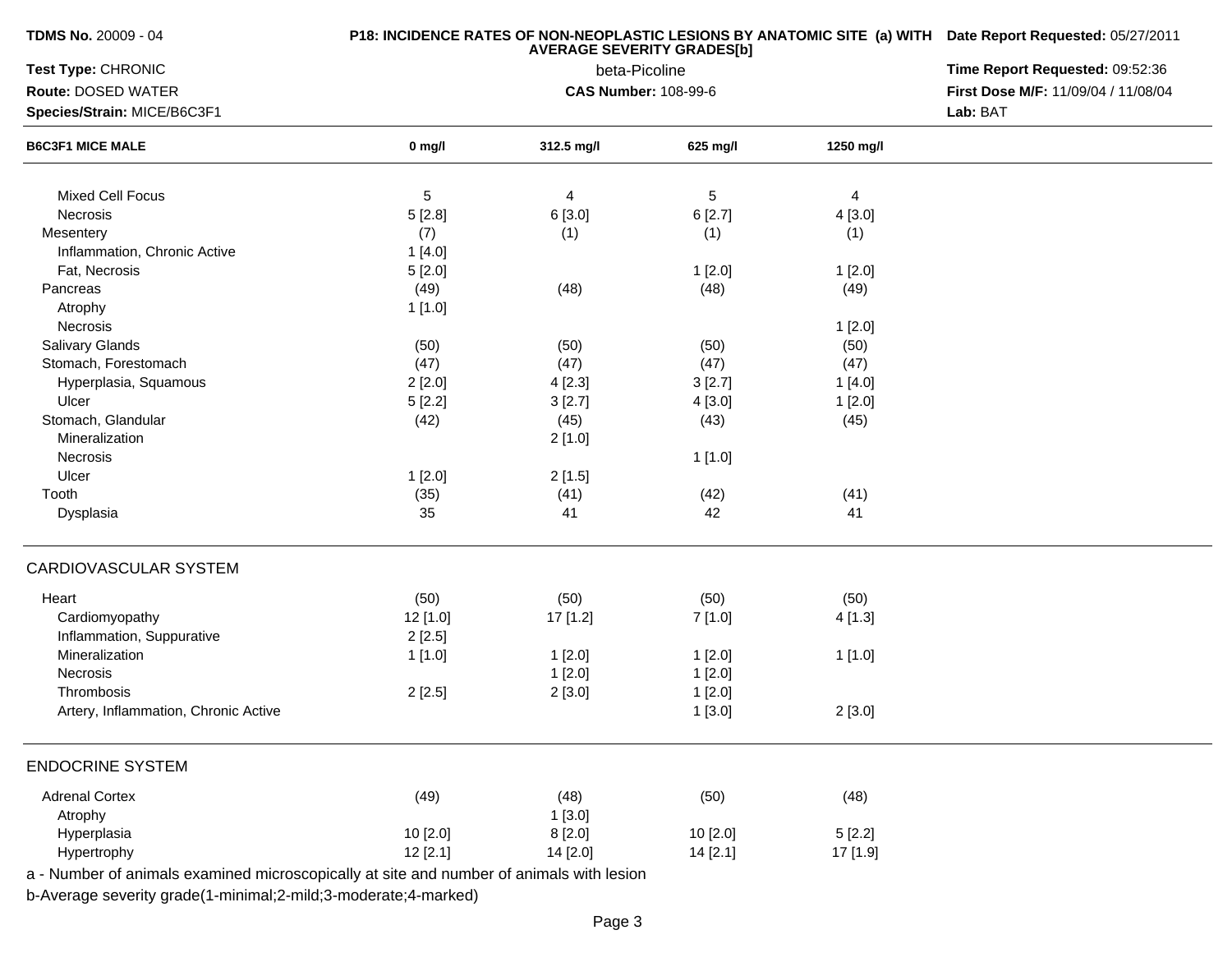**TDMS No.** 20009 - 04

## **P18: INCIDENCE RATES OF NON-NEOPLASTIC LESIONS BY ANATOMIC SITE (a) WITH AVERAGE SEVERITY GRADES[b]Date Report Requested:** 05/27/2011

| Test Type: CHRONIC                                          |          | Time Report Requested: 09:52:36                   |          |                                     |          |
|-------------------------------------------------------------|----------|---------------------------------------------------|----------|-------------------------------------|----------|
| Route: DOSED WATER                                          |          | <b>CAS Number: 108-99-6</b>                       |          | First Dose M/F: 11/09/04 / 11/08/04 |          |
| Species/Strain: MICE/B6C3F1                                 |          |                                                   |          |                                     | Lab: BAT |
| <b>B6C3F1 MICE MALE</b>                                     | $0$ mg/l | 312.5 mg/l                                        | 625 mg/l | 1250 mg/l                           |          |
| Subcapsular, Hyperplasia                                    |          | 1[2.0]                                            |          |                                     |          |
| Adrenal Medulla                                             | (49)     | (47)                                              | (50)     | (48)                                |          |
| Hyperplasia                                                 | 1[2.0]   | 1[2.0]                                            | 1[2.0]   |                                     |          |
| Islets, Pancreatic                                          | (49)     | (48)                                              | (48)     | (49)                                |          |
| Hyperplasia                                                 |          | 1[3.0]                                            | 2[2.0]   |                                     |          |
| Parathyroid Gland                                           | (37)     | (39)                                              | (44)     | (31)                                |          |
| <b>Pituitary Gland</b>                                      | (47)     | (49)                                              | (49)     | (49)                                |          |
| Thrombosis                                                  | 1[4.0]   |                                                   |          |                                     |          |
| Pars Distalis, Hyperplasia                                  | 1[3.0]   |                                                   | 2[2.5]   |                                     |          |
| <b>Thyroid Gland</b>                                        | (49)     | (50)                                              | (49)     | (49)                                |          |
|                                                             |          |                                                   |          |                                     |          |
| <b>GENERAL BODY SYSTEM</b>                                  |          |                                                   |          |                                     |          |
| None                                                        |          |                                                   |          |                                     |          |
| <b>GENITAL SYSTEM</b>                                       |          |                                                   |          |                                     |          |
| <b>Coagulating Gland</b>                                    | (2)      | (0)                                               | (0)      | (0)                                 |          |
| Inflammation, Suppurative                                   | 1[3.0]   |                                                   |          |                                     |          |
| Epididymis                                                  | (50)     | (50)                                              | (50)     | (49)                                |          |
| Granuloma Sperm                                             |          | 1[3.0]                                            |          | 2[1.5]                              |          |
| Mineralization                                              |          |                                                   |          | 1[2.0]                              |          |
| <b>Preputial Gland</b>                                      | (50)     | (50)                                              | (50)     | (50)                                |          |
| Cyst                                                        |          |                                                   |          | 1[3.0]                              |          |
| Inflammation, Chronic Active                                | 3[2.7]   | 3[3.0]                                            | 4[3.5]   | 1[1.0]                              |          |
| Prostate                                                    | (50)     | (50)                                              | (48)     | (50)                                |          |
| Hyperplasia                                                 |          | 1[2.0]                                            |          |                                     |          |
| Inflammation, Suppurative                                   | 4[2.8]   |                                                   | 2[3.0]   | 1[2.0]                              |          |
| Inflammation, Chronic Active                                |          |                                                   | 1[2.0]   |                                     |          |
| Seminal Vesicle                                             | (47)     | (48)                                              | (49)     | (47)                                |          |
| <b>Amyloid Deposition</b>                                   |          |                                                   | 2[3.0]   | 1[3.0]                              |          |
| Inflammation, Suppurative                                   | 1[4.0]   |                                                   |          |                                     |          |
| Inflammation, Chronic Active                                |          | 1[2.0]                                            | 3[3.3]   | 2[2.5]                              |          |
| <b>Testes</b>                                               | (50)     | (50)                                              | (50)     | (50)                                |          |
|                                                             |          |                                                   |          |                                     |          |
| Atrophy<br>animale overningd microsoppically of oite and nu | 1[3.0]   | 2[3.0]<br>ومتحدم والمائين والمموزورة فمروم والمور | 2[1.5]   |                                     |          |

a - Number of animals examined microscopically at site and number of animals with lesion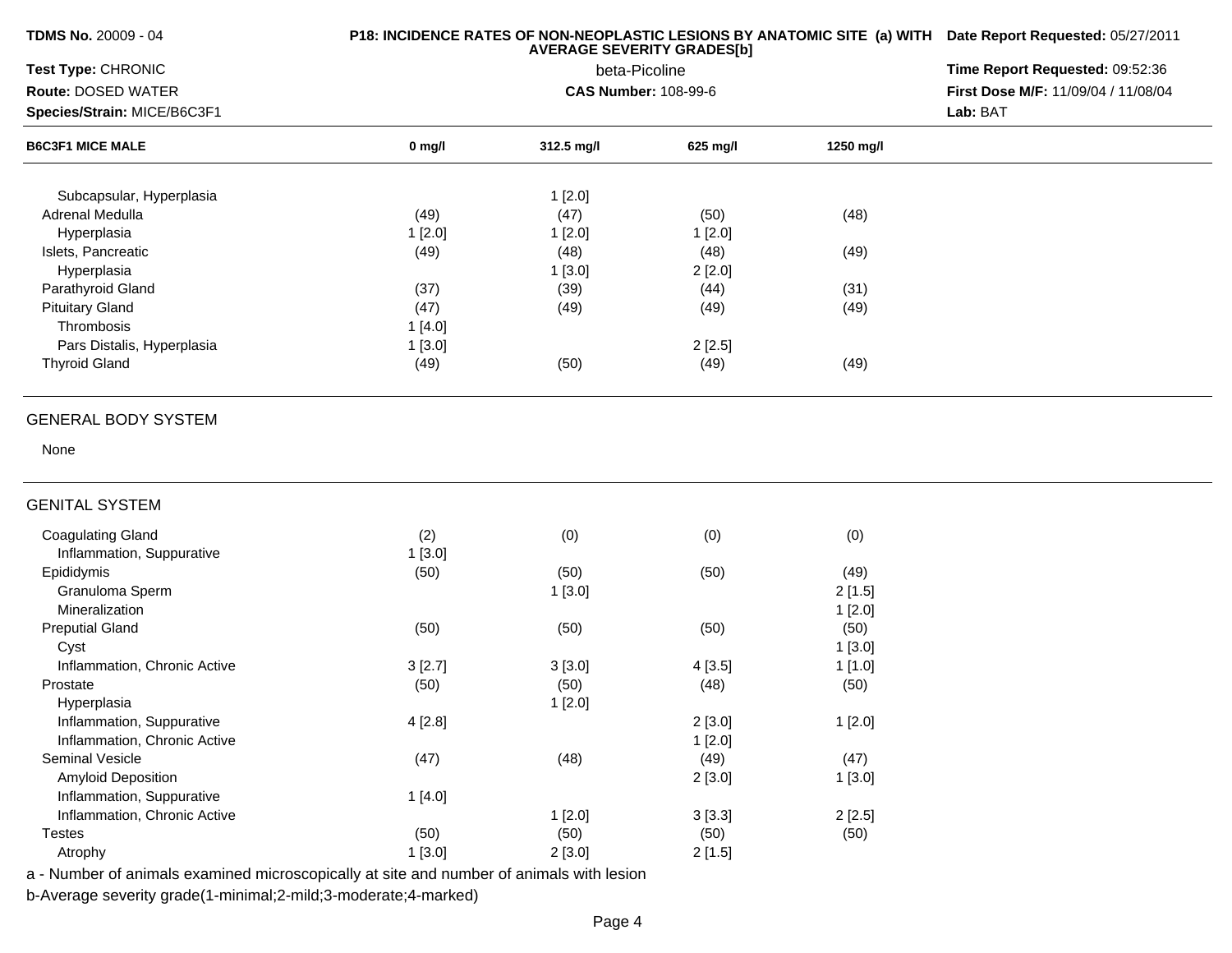| TDMS No. 20009 - 04                                          |                  | P18: INCIDENCE RATES OF NON-NEOPLASTIC LESIONS BY ANATOMIC SITE (a) WITH Date Report Requested: 05/27/2011 |                                     |                 |  |
|--------------------------------------------------------------|------------------|------------------------------------------------------------------------------------------------------------|-------------------------------------|-----------------|--|
| Test Type: CHRONIC                                           |                  | Time Report Requested: 09:52:36                                                                            |                                     |                 |  |
| Route: DOSED WATER                                           |                  |                                                                                                            | First Dose M/F: 11/09/04 / 11/08/04 |                 |  |
| Species/Strain: MICE/B6C3F1                                  |                  |                                                                                                            | Lab: BAT                            |                 |  |
| <b>B6C3F1 MICE MALE</b>                                      | $0$ mg/l         | 312.5 mg/l                                                                                                 | 625 mg/l                            | 1250 mg/l       |  |
| Mineralization<br>Interstitial Cell, Hyperplasia             |                  | 1[2.0]                                                                                                     | 1[2.0]                              | 1[2.0]          |  |
| <b>HEMATOPOIETIC SYSTEM</b>                                  |                  |                                                                                                            |                                     |                 |  |
| <b>Bone Marrow</b><br>Angiectasis                            | (50)             | (50)                                                                                                       | (48)<br>1[3.0]                      | (50)            |  |
| Lymph Node<br>Renal, Hyperplasia, Lymphoid                   | (2)<br>1[4.0]    | (1)                                                                                                        | (0)                                 | (2)             |  |
| Lymph Node, Mandibular<br>Infiltration Cellular, Plasma Cell | (50)             | (49)                                                                                                       | (49)<br>1[3.0]                      | (50)            |  |
| Lymph Node, Mesenteric<br>Hyperplasia, Lymphoid              | (45)             | (45)                                                                                                       | (43)                                | (45)<br>1 [4.0] |  |
| Inflammation, Chronic<br>Spleen                              | (46)             | (48)                                                                                                       | 1[4.0]<br>(47)                      | (46)            |  |
| Hematopoietic Cell Proliferation<br>Hyperplasia, Lymphoid    | 1[4.0]<br>2[2.0] | 1[2.0]                                                                                                     |                                     |                 |  |
| Thymus                                                       | (41)             | (42)                                                                                                       | (48)                                | (47)            |  |
| <b>INTEGUMENTARY SYSTEM</b>                                  |                  |                                                                                                            |                                     |                 |  |
| Skin<br>Cyst Epithelial Inclusion                            | (50)<br>1[2.0]   | (50)                                                                                                       | (50)                                | (50)            |  |
| Inflammation, Chronic Active                                 | 2[4.0]           | 1[4.0]                                                                                                     |                                     |                 |  |
| MUSCULOSKELETAL SYSTEM                                       |                  |                                                                                                            |                                     |                 |  |
| Bone<br><b>Skeletal Muscle</b>                               | (50)<br>(1)      | (50)<br>(0)                                                                                                | (50)<br>(0)                         | (50)<br>(0)     |  |
| NERVOUS SYSTEM                                               |                  |                                                                                                            |                                     |                 |  |
| <b>Brain</b>                                                 | (50)             | (50)                                                                                                       | (50)                                | (50)            |  |

a - Number of animals examined microscopically at site and number of animals with lesion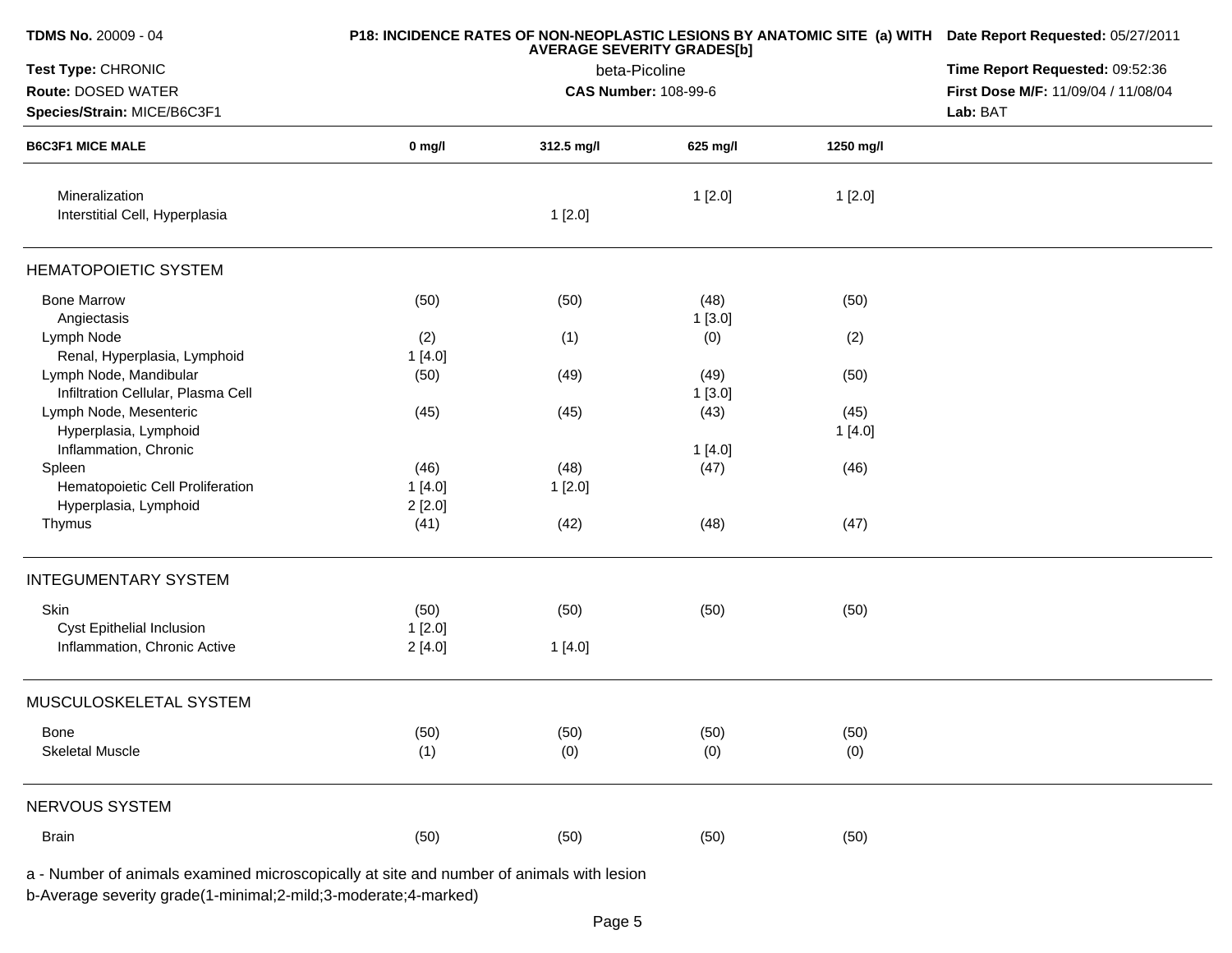| TDMS No. 20009 - 04                           |          | P18: INCIDENCE RATES OF NON-NEOPLASTIC LESIONS BY ANATOMIC SITE (a) WITH Date Report Requested: 05/27/2011<br>Time Report Requested: 09:52:36 |          |           |                                     |
|-----------------------------------------------|----------|-----------------------------------------------------------------------------------------------------------------------------------------------|----------|-----------|-------------------------------------|
| Test Type: CHRONIC                            |          |                                                                                                                                               |          |           |                                     |
| Route: DOSED WATER                            |          | <b>CAS Number: 108-99-6</b>                                                                                                                   |          |           | First Dose M/F: 11/09/04 / 11/08/04 |
| Species/Strain: MICE/B6C3F1                   |          |                                                                                                                                               |          |           | Lab: BAT                            |
| <b>B6C3F1 MICE MALE</b>                       | $0$ mg/l | 312.5 mg/l                                                                                                                                    | 625 mg/l | 1250 mg/l |                                     |
| Hemorrhage                                    |          | 1[2.0]                                                                                                                                        |          |           |                                     |
| Glial Cell, Pigmentation                      | 1[1.0]   |                                                                                                                                               |          |           |                                     |
| <b>RESPIRATORY SYSTEM</b>                     |          |                                                                                                                                               |          |           |                                     |
| Lung                                          | (50)     | (50)                                                                                                                                          | (50)     | (50)      |                                     |
| Hemorrhage                                    | 2[1.5]   | 1[1.0]                                                                                                                                        |          |           |                                     |
| Inflammation, Suppurative                     |          | 1[4.0]                                                                                                                                        |          |           |                                     |
| Inflammation, Granulomatous                   | 1[3.0]   | 1[3.0]                                                                                                                                        |          |           |                                     |
| Thrombosis                                    |          |                                                                                                                                               | 1[2.0]   | 2[1.0]    |                                     |
| Alveolar Epithelium, Hyperplasia              | 4[1.8]   | 6[1.2]                                                                                                                                        | 6[2.7]   | 7[1.7]    |                                     |
| Alveolus, Infiltration Cellular, Histiocyte   | 2[2.0]   | 1[3.0]                                                                                                                                        | 3[2.7]   | 2[2.5]    |                                     |
| Bronchiole, Hyperplasia                       | 1[1.0]   |                                                                                                                                               | 1[2.0]   |           |                                     |
| Nose                                          | (50)     | (50)                                                                                                                                          | (50)     | (50)      |                                     |
| Inflammation, Suppurative                     | 4[1.5]   | 9[1.1]                                                                                                                                        | 9[1.0]   | 6[1.7]    |                                     |
| Olfactory Epithelium, Atrophy                 | 3[1.3]   | 4[1.3]                                                                                                                                        | 8[1.5]   | 7[1.6]    |                                     |
| Olfactory Epithelium, Metaplasia, Respiratory | 8[1.0]   | 12[1.1]                                                                                                                                       | 30 [1.3] | 41 [1.7]  |                                     |
| Respiratory Epithelium, Hyperplasia           | 18 [1.3] | 23 [1.3]                                                                                                                                      | 23 [1.3] | 17 [1.6]  |                                     |
| Pleura                                        | (0)      | (1)                                                                                                                                           | (0)      | (1)       |                                     |
| Trachea                                       | (47)     | (49)                                                                                                                                          | (45)     | (49)      |                                     |
| SPECIAL SENSES SYSTEM                         |          |                                                                                                                                               |          |           |                                     |
| Eye                                           | (36)     | (39)                                                                                                                                          | (43)     | (40)      |                                     |
| Degeneration                                  | 1[4.0]   | 1[4.0]                                                                                                                                        | 1[4.0]   | 1[4.0]    |                                     |
| Inflammation, Suppurative                     |          |                                                                                                                                               |          | 1[3.0]    |                                     |
| Cornea, Inflammation, Chronic Active          |          |                                                                                                                                               | 1[2.0]   |           |                                     |
| Retina, Hemorrhage, Chronic                   | 1[3.0]   |                                                                                                                                               | 1[3.0]   |           |                                     |
| Harderian Gland                               | (46)     | (47)                                                                                                                                          | (46)     | (47)      |                                     |
| Hyperplasia                                   | 1[3.0]   | 1[2.0]                                                                                                                                        |          | 4[1.5]    |                                     |
| Inflammation, Chronic                         |          |                                                                                                                                               | 1[3.0]   |           |                                     |

URINARY SYSTEM

a - Number of animals examined microscopically at site and number of animals with lesion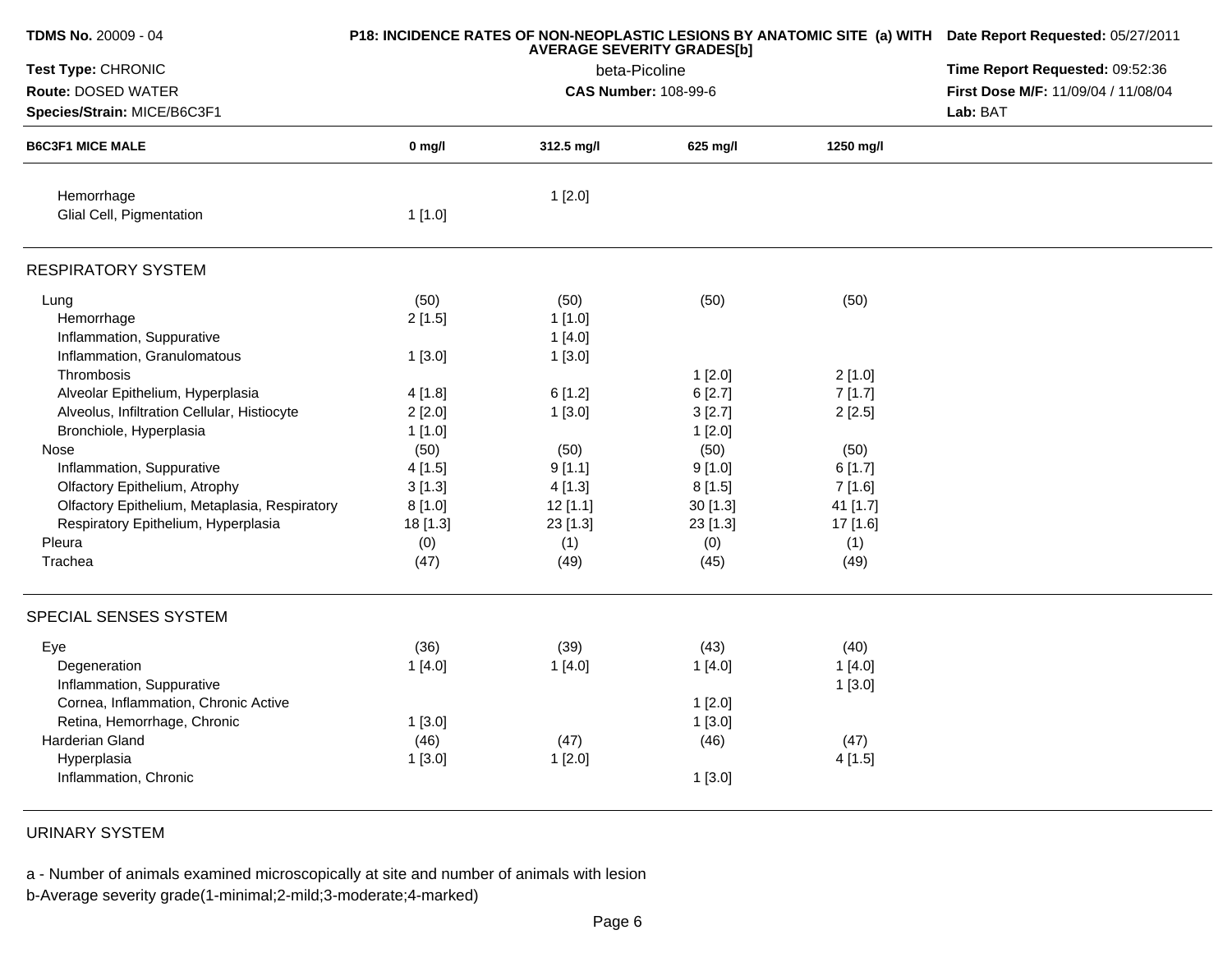| <b>TDMS No. 20009 - 04</b> |  |  |  |  |  |
|----------------------------|--|--|--|--|--|
|----------------------------|--|--|--|--|--|

## **P18: INCIDENCE RATES OF NON-NEOPLASTIC LESIONS BY ANATOMIC SITE (a) WITH AVERAGE SEVERITY GRADES[b] Date Report Requested:** 05/27/2011

| <b>Test Type: CHRONIC</b>            |          | Time Report Requested: 09:52:36 |          |           |                                     |
|--------------------------------------|----------|---------------------------------|----------|-----------|-------------------------------------|
| <b>Route: DOSED WATER</b>            |          | <b>CAS Number: 108-99-6</b>     |          |           | First Dose M/F: 11/09/04 / 11/08/04 |
| Species/Strain: MICE/B6C3F1          |          |                                 | Lab: BAT |           |                                     |
| <b>B6C3F1 MICE MALE</b>              | $0$ mg/l | 312.5 mg/l                      | 625 mg/l | 1250 mg/l |                                     |
| Kidney                               | (50)     | (50)                            | (50)     | (49)      |                                     |
| Amyloid Deposition                   |          |                                 | 1[2.0]   |           |                                     |
| Cyst                                 | 1[2.0]   |                                 |          |           |                                     |
| Hydronephrosis                       | 1[3.0]   | 2[2.0]                          | 1[3.0]   | 2[2.5]    |                                     |
| Infarct                              |          | 1[2.0]                          | 1[3.0]   |           |                                     |
| Inflammation, Suppurative            | 2[3.0]   |                                 |          | 1[3.0]    |                                     |
| Metaplasia, Osseous                  | 4[1.3]   | 4[1.0]                          | 1[1.0]   | 4 [1.0]   |                                     |
| Mineralization                       | 3[2.0]   | 2[1.0]                          | 2[2.0]   | 1[2.0]    |                                     |
| Nephropathy                          | 43 [2.0] | 49 [1.9]                        | 49 [2.2] | 49 [2.1]  |                                     |
| Thrombosis                           | 1[3.0]   |                                 |          |           |                                     |
| Artery, Inflammation, Chronic Active |          | 1[3.0]                          | 1[3.0]   |           |                                     |
| Papilla, Necrosis                    | 2[4.0]   |                                 | 1[3.0]   | 2[3.0]    |                                     |
| Renal Tubule, Hyperplasia            |          |                                 | 1[2.0]   |           |                                     |
| Renal Tubule, Hypertrophy            |          | 1[2.0]                          |          |           |                                     |
| Renal Tubule, Pigmentation           | 1[4.0]   |                                 |          | 1[3.0]    |                                     |
| Urethra                              | (3)      | (3)                             | (5)      | (3)       |                                     |
| Inflammation, Suppurative            | 1[3.0]   | 3[2.3]                          | 3[2.3]   | 1[2.0]    |                                     |
| <b>Urinary Bladder</b>               | (45)     | (45)                            | (45)     | (46)      |                                     |
| Hemorrhage                           | 1[3.0]   | 1[2.0]                          |          |           |                                     |
| Inflammation, Suppurative            | 1[1.0]   |                                 |          |           |                                     |
| Inflammation, Chronic                |          |                                 | 1[1.0]   |           |                                     |

\*\*\* END OF MALE \*\*\*

a - Number of animals examined microscopically at site and number of animals with lesion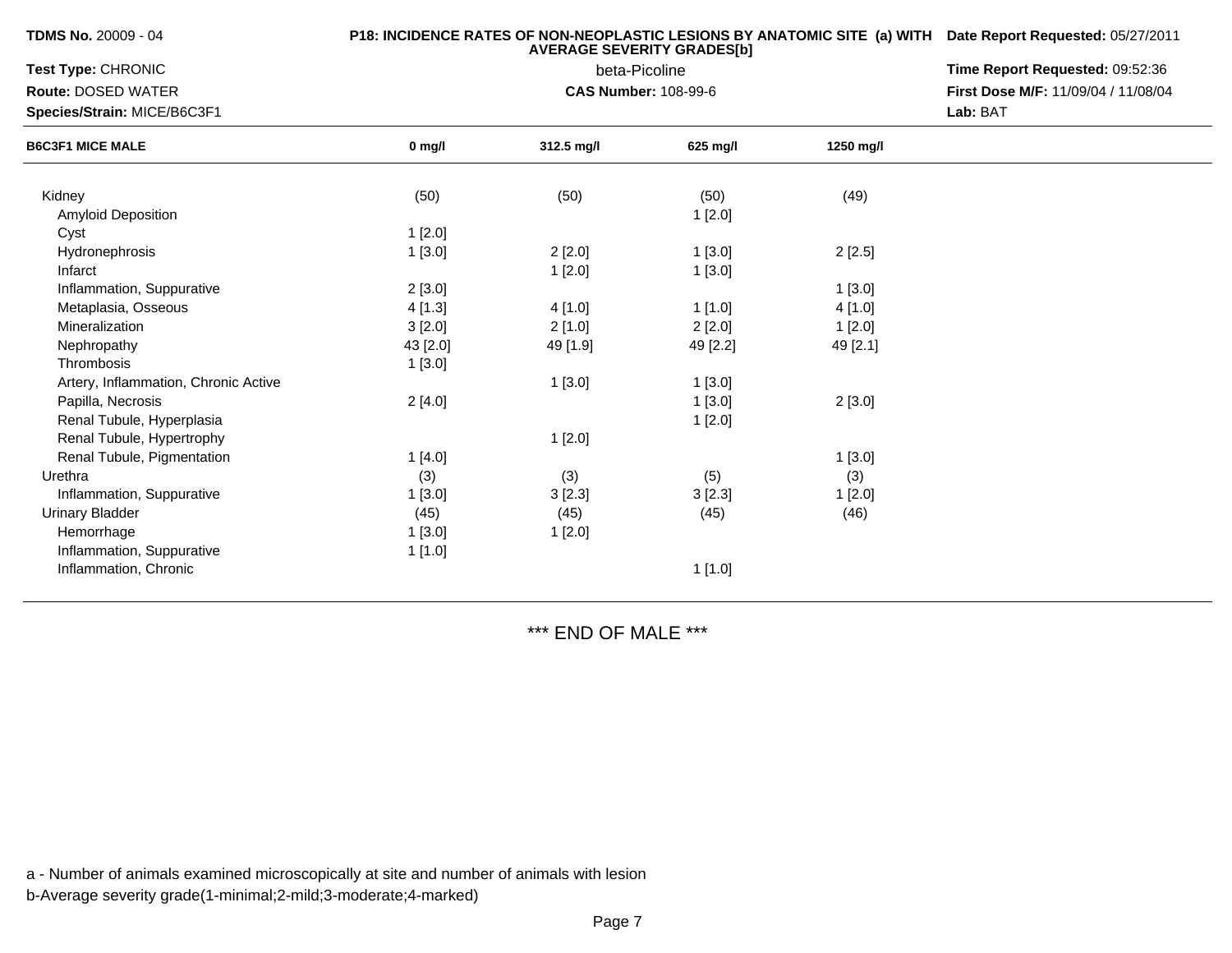| <b>TDMS No. 20009 - 04</b><br>P18: INCIDENCE RATES OF NON-NEOPLASTIC LESIONS BY ANATOMIC SITE (a) WITH Date Report Requested: 05/27/2011<br><b>AVERAGE SEVERITY GRADES[b]</b> |          |                |                                     |                |          |
|-------------------------------------------------------------------------------------------------------------------------------------------------------------------------------|----------|----------------|-------------------------------------|----------------|----------|
| Test Type: CHRONIC                                                                                                                                                            |          |                | Time Report Requested: 09:52:36     |                |          |
| Route: DOSED WATER                                                                                                                                                            |          |                | First Dose M/F: 11/09/04 / 11/08/04 |                |          |
| Species/Strain: MICE/B6C3F1                                                                                                                                                   |          |                |                                     |                | Lab: BAT |
| <b>B6C3F1 MICE FEMALE</b>                                                                                                                                                     | $0$ mg/l | 312.5 mg/l     | 625 mg/l                            | 1250 mg/l      |          |
| <b>Disposition Summary</b>                                                                                                                                                    |          |                |                                     |                |          |
| <b>Animals Initially In Study</b>                                                                                                                                             | 50       | 50             | 50                                  | 50             |          |
| <b>Early Deaths</b>                                                                                                                                                           |          |                |                                     |                |          |
| <b>Moribund Sacrifice</b>                                                                                                                                                     | 4        | 3              | $\mathbf{1}$                        | 4              |          |
| <b>Natural Death</b>                                                                                                                                                          | 8        | 15             | 14                                  | 13             |          |
| <b>Survivors</b>                                                                                                                                                              |          |                |                                     |                |          |
| <b>Natural Death</b>                                                                                                                                                          |          |                | $\mathbf 1$                         |                |          |
| <b>Terminal Sacrifice</b>                                                                                                                                                     | 38       | 32             | 34                                  | 33             |          |
| <b>Animals Examined Microscopically</b>                                                                                                                                       | 50       | 50             | 50                                  | 50             |          |
| <b>ALIMENTARY SYSTEM</b>                                                                                                                                                      |          |                |                                     |                |          |
| Esophagus                                                                                                                                                                     | (50)     | (49)           | (49)                                | (50)           |          |
| Gallbladder                                                                                                                                                                   | (43)     | (36)           | (36)                                | (35)           |          |
| Degeneration, Hyaline                                                                                                                                                         |          |                | 1[4.0]                              | 1[3.0]         |          |
| Intestine Large, Cecum                                                                                                                                                        | (44)     | (36)           | (38)                                | (39)           |          |
| Intestine Large, Colon                                                                                                                                                        | (44)     | (35)           | (40)                                | (38)           |          |
| Intestine Large, Rectum                                                                                                                                                       | (43)     | (35)           | (37)                                | (38)           |          |
| Intestine Small, Duodenum                                                                                                                                                     | (42)     | (35)           | (36)                                | (37)           |          |
| Lymphangiectasis                                                                                                                                                              |          |                | 1[3.0]                              |                |          |
| Intestine Small, Ileum                                                                                                                                                        | (44)     | (36)           | (37)                                | (37)           |          |
| Inflammation, Acute                                                                                                                                                           |          |                | 1[4.0]                              |                |          |
| Intestine Small, Jejunum                                                                                                                                                      | (43)     | (35)           | (37)                                | (38)           |          |
| Inflammation, Granulomatous                                                                                                                                                   |          | 1[3.0]         |                                     |                |          |
| Inflammation, Acute                                                                                                                                                           |          |                | 1[4.0]                              |                |          |
| Liver                                                                                                                                                                         | (49)     | (50)           | (50)                                | (50)           |          |
| Angiectasis                                                                                                                                                                   | 3[3.3]   | 3[3.0]         | 6[2.3]                              | 5[2.4]         |          |
| <b>Basophilic Focus</b>                                                                                                                                                       | 4        | $\overline{c}$ | -1                                  | 6              |          |
| Clear Cell Focus                                                                                                                                                              | 3        | $\overline{a}$ | 6                                   |                |          |
| Congestion                                                                                                                                                                    |          |                |                                     | 1[3.0]         |          |
| Eosinophilic Focus                                                                                                                                                            | 11       | $10$           | 14                                  | 15             |          |
| Fatty Change                                                                                                                                                                  |          | 4[2.8]         | 1[3.0]                              | 2[2.5]         |          |
| Hematopoietic Cell Proliferation                                                                                                                                              |          | 1[1.0]         |                                     |                |          |
| <b>Mixed Cell Focus</b>                                                                                                                                                       |          |                |                                     | $\overline{2}$ |          |
| Necrosis                                                                                                                                                                      | 4[2.8]   | 2[3.0]         | 3[3.3]                              | 2[2.0]         |          |

a - Number of animals examined microscopically at site and number of animals with lesion

b-Average severity grade(1-minimal;2-mild;3-moderate;4-marked)

**TDMS No.** 20009 - 04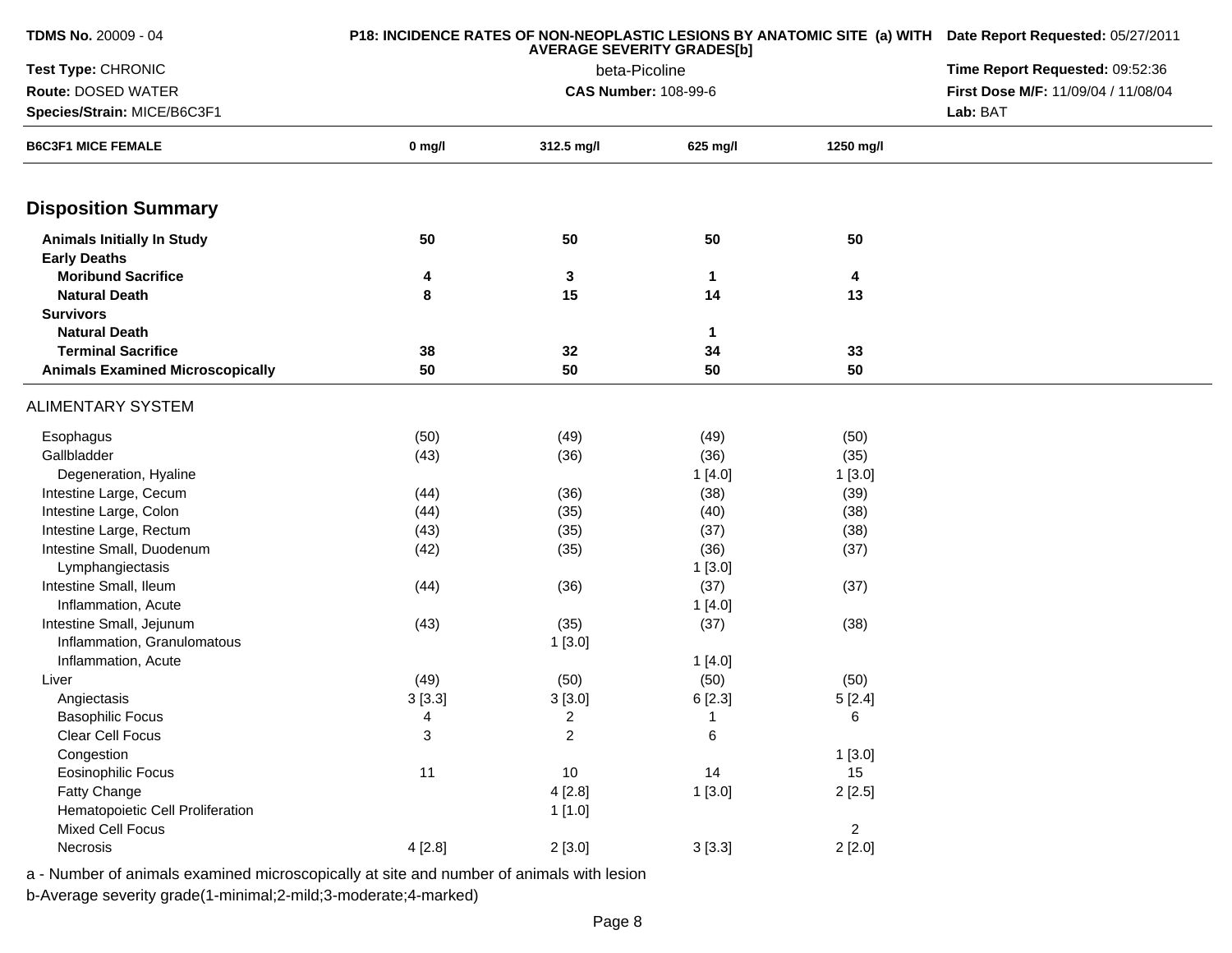**TDMS No.** 20009 - 04

## **P18: INCIDENCE RATES OF NON-NEOPLASTIC LESIONS BY ANATOMIC SITE (a) WITH AVERAGE SEVERITY GRADES[b] Date Report Requested:** 05/27/2011

| beta-Picoline<br>Route: DOSED WATER<br><b>CAS Number: 108-99-6</b><br>First Dose M/F: 11/09/04 / 11/08/04 |  |
|-----------------------------------------------------------------------------------------------------------|--|
|                                                                                                           |  |
| Species/Strain: MICE/B6C3F1<br>Lab: BAT                                                                   |  |
| <b>B6C3F1 MICE FEMALE</b><br>$0$ mg/l<br>312.5 mg/l<br>625 mg/l<br>1250 mg/l                              |  |
|                                                                                                           |  |
| 1[2.0]<br><b>Tension Lipidosis</b><br>1[2.0]<br>2[2.0]                                                    |  |
| Thrombosis<br>1[3.0]                                                                                      |  |
| (8)<br>(16)<br>(16)<br>(9)<br>Mesentery                                                                   |  |
| Fat, Hemorrhage<br>1[4.0]                                                                                 |  |
| Fat, Necrosis<br>7 [2.0]<br>14 [2.0]<br>8[2.0]<br>13 [2.0]                                                |  |
| (48)<br>(46)<br>Pancreas<br>(42)<br>(45)                                                                  |  |
| 2[1.0]<br>Atrophy<br>2[3.0]<br>1[1.0]                                                                     |  |
| Thrombosis<br>1[4.0]                                                                                      |  |
| Duct, Cyst<br>1[2.0]<br>1[4.0]                                                                            |  |
| Salivary Glands<br>(50)<br>(47)<br>(47)<br>(50)                                                           |  |
| Inflammation, Chronic<br>1[2.0]                                                                           |  |
| Necrosis<br>1[4.0]                                                                                        |  |
| Stomach, Forestomach<br>(47)<br>(43)<br>(45)<br>(47)                                                      |  |
| 1[2.0]<br>3[2.0]<br>Hyperplasia, Squamous<br>3[2.7]                                                       |  |
| Ulcer<br>1[2.0]<br>1[3.0]                                                                                 |  |
| Stomach, Glandular<br>(41)<br>(41)<br>(45)<br>(39)                                                        |  |
| Dysplasia<br>1[2.0]                                                                                       |  |
| Hyperplasia<br>1[3.0]                                                                                     |  |
| Mineralization<br>2[2.0]<br>2[2.0]<br>1[2.0]                                                              |  |
| (0)<br>(0)<br>(0)<br>(1)<br>Tongue                                                                        |  |
| Tooth<br>(9)<br>(0)<br>(1)<br>(2)                                                                         |  |
| $\overline{2}$<br>9<br>Dysplasia                                                                          |  |
| CARDIOVASCULAR SYSTEM                                                                                     |  |
| <b>Blood Vessel</b><br>(2)<br>(3)<br>(1)<br>(0)                                                           |  |
| Mineralization<br>2[3.0]<br>3[3.0]<br>1[3.0]                                                              |  |
| (50)<br>(49)<br>Heart<br>(50)<br>(50)                                                                     |  |
| Cardiomyopathy<br>4[1.0]<br>1[2.0]<br>7[1.1]<br>3[1.0]                                                    |  |
| 1[3.0]<br>1[3.0]<br>Inflammation, Suppurative<br>1[3.0]                                                   |  |
| 1[2.0]<br>Mineralization<br>1[3.0]<br>4[1.5]                                                              |  |
| Necrosis<br>1[2.0]                                                                                        |  |
| Thrombosis<br>2[3.0]<br>1[4.0]                                                                            |  |
| Artery, Inflammation, Chronic Active<br>1[3.0]                                                            |  |
| Capillary, Hyperplasia<br>1[2.0]                                                                          |  |

a - Number of animals examined microscopically at site and number of animals with lesion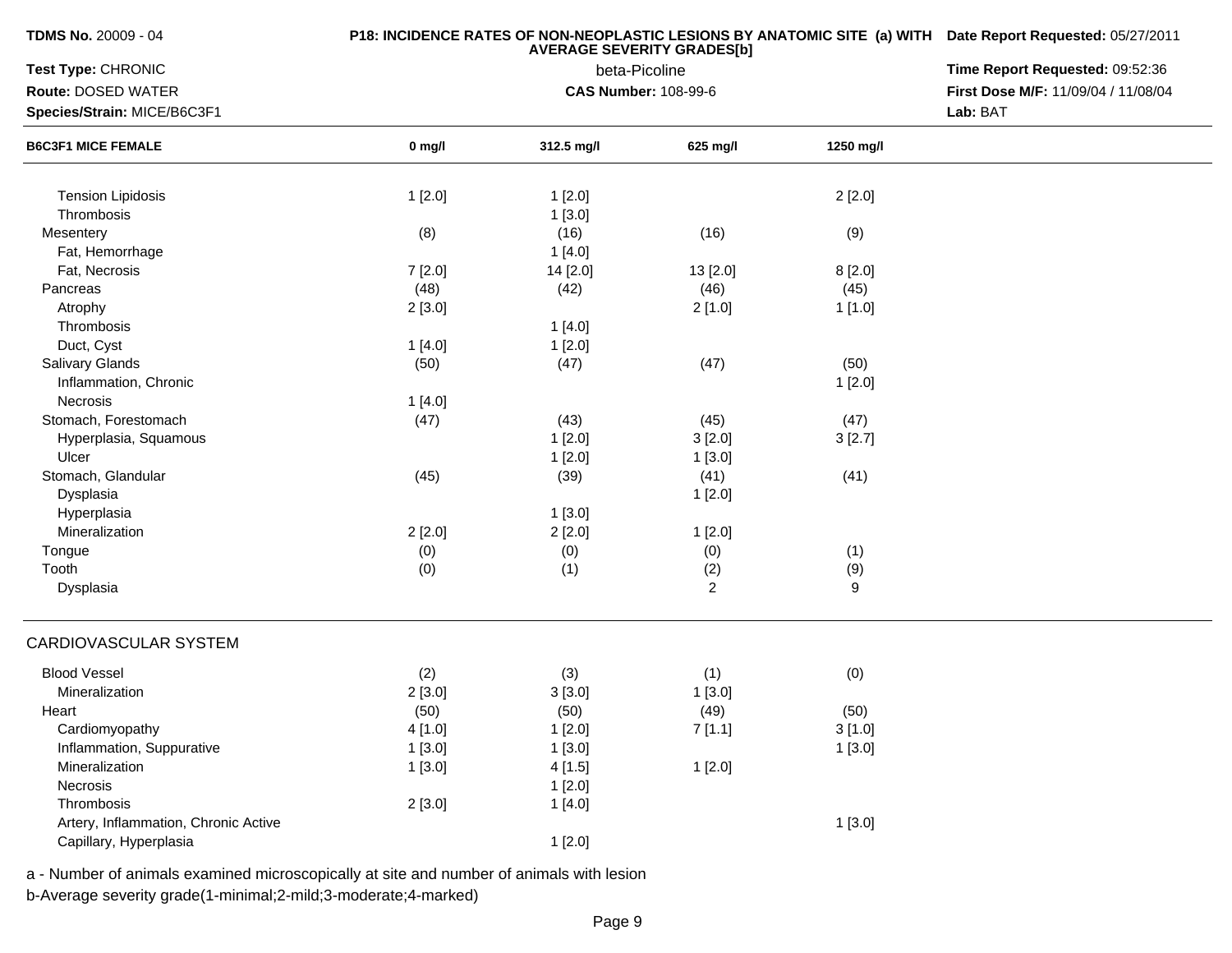| <b>TDMS No. 20009 - 04</b>                                                               |          | P18: INCIDENCE RATES OF NON-NEOPLASTIC LESIONS BY ANATOMIC SITE (a) WITH Date Report Requested: 05/27/2011 |          |           |                                     |
|------------------------------------------------------------------------------------------|----------|------------------------------------------------------------------------------------------------------------|----------|-----------|-------------------------------------|
| Test Type: CHRONIC                                                                       |          | Time Report Requested: 09:52:36                                                                            |          |           |                                     |
| <b>Route: DOSED WATER</b>                                                                |          | <b>CAS Number: 108-99-6</b>                                                                                |          |           | First Dose M/F: 11/09/04 / 11/08/04 |
| Species/Strain: MICE/B6C3F1                                                              |          |                                                                                                            |          |           | Lab: BAT                            |
| <b>B6C3F1 MICE FEMALE</b>                                                                | $0$ mg/l | 312.5 mg/l                                                                                                 | 625 mg/l | 1250 mg/l |                                     |
|                                                                                          |          |                                                                                                            |          |           |                                     |
| <b>ENDOCRINE SYSTEM</b>                                                                  |          |                                                                                                            |          |           |                                     |
| <b>Adrenal Cortex</b>                                                                    | (49)     | (45)                                                                                                       | (46)     | (50)      |                                     |
| Hyperplasia                                                                              | 2[2.0]   |                                                                                                            |          | 1[2.0]    |                                     |
| Hypertrophy                                                                              | 1[3.0]   | 1[3.0]                                                                                                     |          | 1[2.0]    |                                     |
| Vacuolization Cytoplasmic                                                                |          |                                                                                                            | 1[3.0]   |           |                                     |
| Adrenal Medulla                                                                          | (49)     | (45)                                                                                                       | (46)     | (50)      |                                     |
| Hyperplasia                                                                              |          | 1[1.0]                                                                                                     |          |           |                                     |
| Islets, Pancreatic                                                                       | (48)     | (41)                                                                                                       | (45)     | (45)      |                                     |
| Hyperplasia                                                                              |          |                                                                                                            | 1[2.0]   | 1[3.0]    |                                     |
| Parathyroid Gland                                                                        | (38)     | (34)                                                                                                       | (40)     | (41)      |                                     |
| Hyperplasia                                                                              |          |                                                                                                            | 2[2.0]   |           |                                     |
| <b>Pituitary Gland</b>                                                                   | (50)     | (46)                                                                                                       | (47)     | (46)      |                                     |
| Pars Distalis, Angiectasis                                                               | 3[2.3]   | 1[2.0]                                                                                                     |          | 1[2.0]    |                                     |
| Pars Distalis, Hyperplasia                                                               | 8[2.0]   | 14 [2.1]                                                                                                   | 13 [2.3] | 7[2.4]    |                                     |
| <b>Thyroid Gland</b>                                                                     | (48)     | (45)                                                                                                       | (45)     | (49)      |                                     |
| Cyst                                                                                     |          |                                                                                                            |          | 2[2.5]    |                                     |
| Follicular Cell, Hyperplasia                                                             | 1[2.0]   |                                                                                                            |          | 1[2.0]    |                                     |
| Follicular Cell, Hypertrophy                                                             |          |                                                                                                            | 1[2.0]   |           |                                     |
|                                                                                          |          |                                                                                                            |          |           |                                     |
| <b>GENERAL BODY SYSTEM</b>                                                               |          |                                                                                                            |          |           |                                     |
| None                                                                                     |          |                                                                                                            |          |           |                                     |
| <b>GENITAL SYSTEM</b>                                                                    |          |                                                                                                            |          |           |                                     |
| <b>Clitoral Gland</b>                                                                    | (50)     | (50)                                                                                                       | (48)     | (50)      |                                     |
| Ovary                                                                                    | (49)     | (48)                                                                                                       | (48)     | (47)      |                                     |
| Cyst                                                                                     | 5[2.2]   | 5 [3.8]                                                                                                    | 5[3.0]   | 4 [3.0]   |                                     |
| Thrombosis                                                                               |          |                                                                                                            | 2[4.0]   | 4 [4.0]   |                                     |
| Uterus                                                                                   | (49)     | (47)                                                                                                       | (49)     | (49)      |                                     |
| Angiectasis                                                                              |          | 1[4.0]                                                                                                     |          |           |                                     |
| Inflammation, Acute                                                                      |          |                                                                                                            |          | 2[3.5]    |                                     |
| a - Number of animals examined microscopically at site and number of animals with lesion |          |                                                                                                            |          |           |                                     |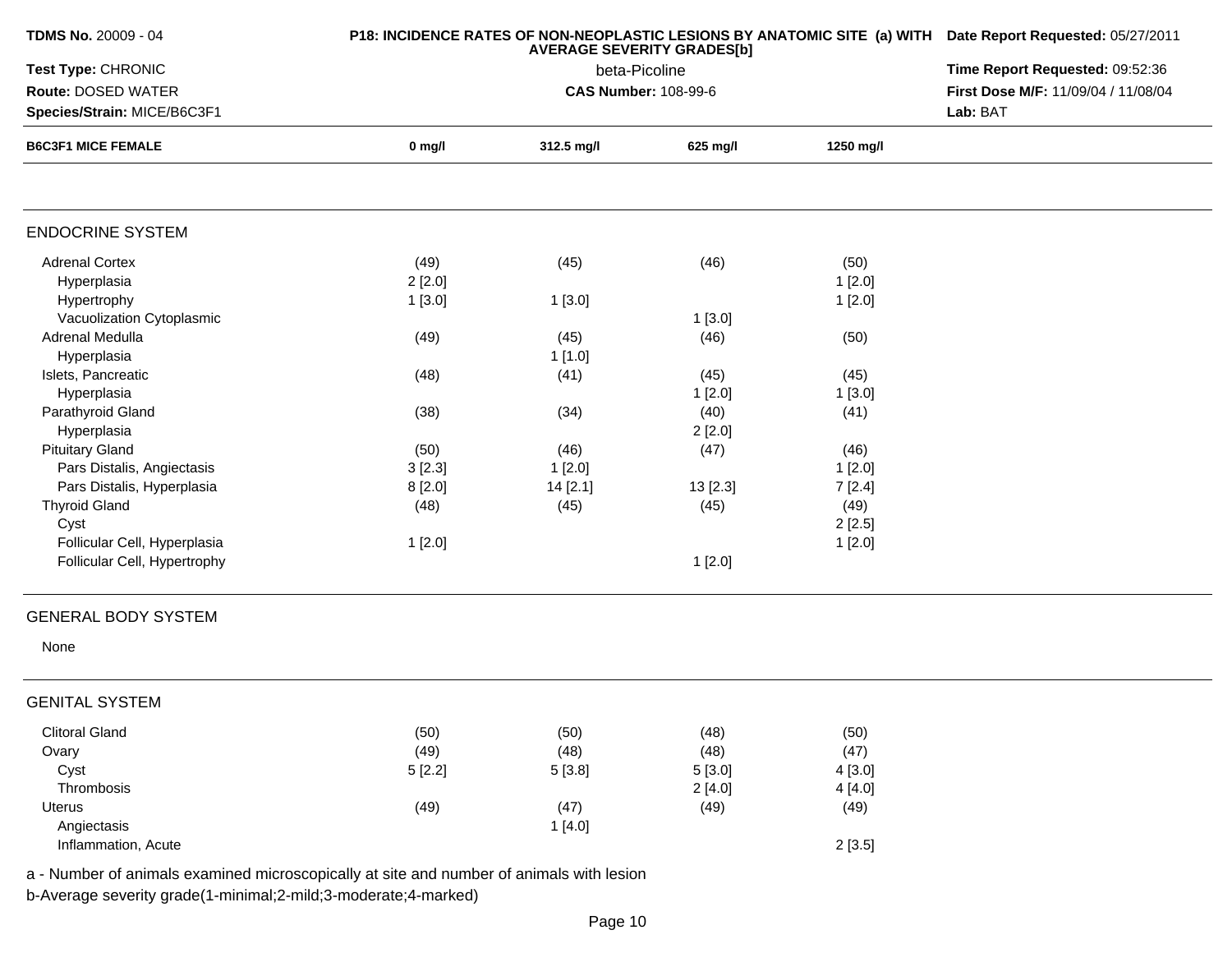| TDMS No. 20009 - 04                                                                      |          | P18: INCIDENCE RATES OF NON-NEOPLASTIC LESIONS BY ANATOMIC SITE (a) WITH Date Report Requested: 05/27/2011<br>Time Report Requested: 09:52:36 |               |           |                                     |
|------------------------------------------------------------------------------------------|----------|-----------------------------------------------------------------------------------------------------------------------------------------------|---------------|-----------|-------------------------------------|
| Test Type: CHRONIC                                                                       |          |                                                                                                                                               |               |           |                                     |
| Route: DOSED WATER                                                                       |          | <b>CAS Number: 108-99-6</b>                                                                                                                   | beta-Picoline |           | First Dose M/F: 11/09/04 / 11/08/04 |
| Species/Strain: MICE/B6C3F1<br><b>B6C3F1 MICE FEMALE</b>                                 |          | Lab: BAT                                                                                                                                      |               |           |                                     |
|                                                                                          | $0$ mg/l | 312.5 mg/l                                                                                                                                    | 625 mg/l      | 1250 mg/l |                                     |
| Necrosis                                                                                 |          |                                                                                                                                               |               | 1[4.0]    |                                     |
| Thrombosis                                                                               | 1[3.0]   |                                                                                                                                               | 1[4.0]        |           |                                     |
| Endometrium, Hyperplasia, Cystic                                                         | 33 [3.2] | 29 [3.1]                                                                                                                                      | 33 [3.4]      | 37 [3.0]  |                                     |
| <b>HEMATOPOIETIC SYSTEM</b>                                                              |          |                                                                                                                                               |               |           |                                     |
| <b>Bone Marrow</b>                                                                       | (49)     | (46)                                                                                                                                          | (48)          | (49)      |                                     |
| Angiectasis                                                                              |          |                                                                                                                                               |               | 1[2.0]    |                                     |
| Lymph Node                                                                               | (6)      | (8)                                                                                                                                           | (6)           | (8)       |                                     |
| Lumbar, Angiectasis                                                                      | 1[3.0]   |                                                                                                                                               |               |           |                                     |
| Lumbar, Hemorrhage                                                                       |          |                                                                                                                                               | 1[3.0]        |           |                                     |
| Mediastinal, Hyperplasia, Lymphoid                                                       | 1[2.0]   | 1[2.0]                                                                                                                                        |               |           |                                     |
| Pancreatic, Ectasia                                                                      | 1[4.0]   |                                                                                                                                               |               |           |                                     |
| Renal, Ectasia                                                                           | 1[4.0]   | 1[3.0]                                                                                                                                        | 1[4.0]        |           |                                     |
| Lymph Node, Mandibular                                                                   | (48)     | (42)                                                                                                                                          | (47)          | (47)      |                                     |
| Hyperplasia, Lymphoid                                                                    |          |                                                                                                                                               | 1[3.0]        |           |                                     |
| Lymph Node, Mesenteric                                                                   | (46)     | (38)                                                                                                                                          | (45)          | (46)      |                                     |
| Angiectasis                                                                              |          |                                                                                                                                               |               | 1[3.0]    |                                     |
| Hemorrhage                                                                               |          |                                                                                                                                               | 1[3.0]        | 1[3.0]    |                                     |
| Spleen                                                                                   | (46)     | (42)                                                                                                                                          | (45)          | (46)      |                                     |
| Hematopoietic Cell Proliferation                                                         | 4 [2.8]  | 3[3.3]                                                                                                                                        | 5[2.2]        | 1[3.0]    |                                     |
| Hyperplasia, Lymphoid                                                                    |          |                                                                                                                                               |               |           |                                     |
| Thrombosis                                                                               |          |                                                                                                                                               |               | 1[2.0]    |                                     |
|                                                                                          |          | 1[3.0]                                                                                                                                        |               |           |                                     |
| Thymus                                                                                   | (45)     | (44)                                                                                                                                          | (48)          | (47)      |                                     |
| Amyloid Deposition                                                                       |          |                                                                                                                                               | 1[2.0]        |           |                                     |
| Hyperplasia, Lymphoid                                                                    |          |                                                                                                                                               | 1[2.0]        | 1[3.0]    |                                     |
| <b>INTEGUMENTARY SYSTEM</b>                                                              |          |                                                                                                                                               |               |           |                                     |
| <b>Mammary Gland</b>                                                                     | (50)     | (49)                                                                                                                                          | (49)          | (48)      |                                     |
| Hyperplasia                                                                              | 1[2.0]   |                                                                                                                                               |               |           |                                     |
| Skin                                                                                     | (50)     | (50)                                                                                                                                          | (50)          | (50)      |                                     |
| Hyperplasia, Squamous                                                                    |          | 1[4.0]                                                                                                                                        |               |           |                                     |
| Inflammation, Acute                                                                      |          |                                                                                                                                               | 1[3.0]        |           |                                     |
| Inflammation, Chronic Active                                                             |          | 2[4.0]                                                                                                                                        |               |           |                                     |
| a - Number of animals examined microscopically at site and number of animals with lesion |          |                                                                                                                                               |               |           |                                     |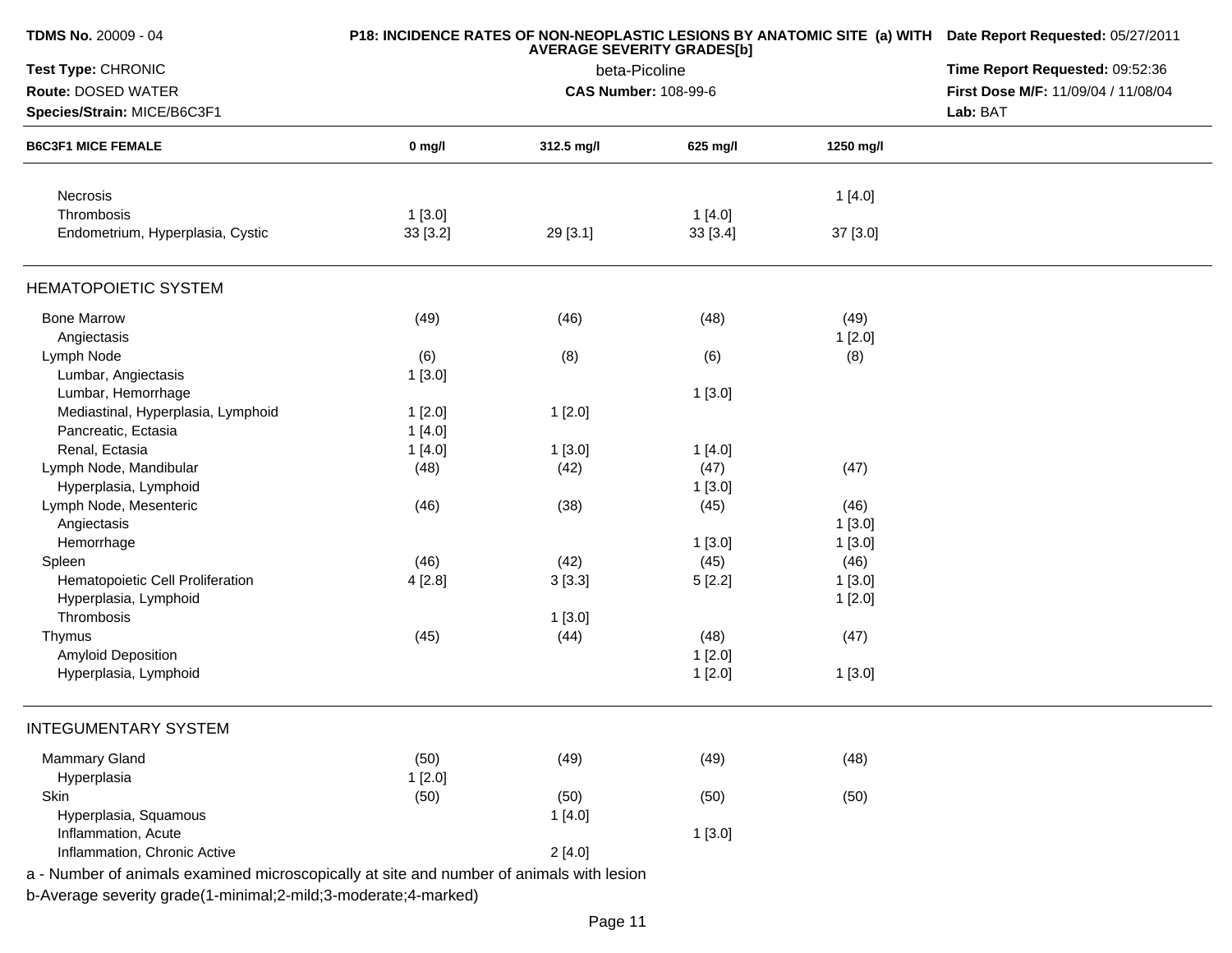| <b>TDMS No. 20009 - 04</b>                               |          | <b>P18: INCIDENCE RATES OF NON-NEOPLASTIC LESIONS BY ANATOMIC SITE (a) WITH Date Report Requested: 05/27/2011</b> |                                 |                                                 |  |
|----------------------------------------------------------|----------|-------------------------------------------------------------------------------------------------------------------|---------------------------------|-------------------------------------------------|--|
| Test Type: CHRONIC                                       |          | beta-Picoline                                                                                                     | Time Report Requested: 09:52:36 |                                                 |  |
| Route: DOSED WATER                                       |          | <b>CAS Number: 108-99-6</b>                                                                                       |                                 | First Dose M/F: 11/09/04 / 11/08/04<br>Lab: BAT |  |
| Species/Strain: MICE/B6C3F1<br><b>B6C3F1 MICE FEMALE</b> |          |                                                                                                                   |                                 |                                                 |  |
|                                                          | $0$ mg/l | 312.5 mg/l                                                                                                        | 625 mg/l                        | 1250 mg/l                                       |  |
| MUSCULOSKELETAL SYSTEM                                   |          |                                                                                                                   |                                 |                                                 |  |
| Bone                                                     | (50)     | (50)                                                                                                              | (50)                            | (50)                                            |  |
| Hyperostosis                                             |          |                                                                                                                   |                                 | 1[3.0]                                          |  |
| <b>Skeletal Muscle</b>                                   | (1)      | (0)                                                                                                               | (0)                             | (1)                                             |  |
| NERVOUS SYSTEM                                           |          |                                                                                                                   |                                 |                                                 |  |
| <b>Brain</b>                                             | (50)     | (47)                                                                                                              | (47)                            | (50)                                            |  |
| Hemorrhage                                               |          | 1[2.0]                                                                                                            |                                 | 1[1.0]                                          |  |
| Necrosis                                                 |          | 1[1.0]                                                                                                            |                                 |                                                 |  |
| Peripheral Nerve                                         | (1)      | (0)                                                                                                               | (0)                             | (1)                                             |  |
| Spinal Cord                                              | (1)      | (0)                                                                                                               | (0)                             | (1)                                             |  |
| <b>RESPIRATORY SYSTEM</b>                                |          |                                                                                                                   |                                 |                                                 |  |
| Lung                                                     | (50)     | (50)                                                                                                              | (49)                            | (50)                                            |  |
| Hemorrhage                                               |          |                                                                                                                   |                                 | 1[1.0]                                          |  |
| Inflammation, Acute                                      |          |                                                                                                                   | 1[3.0]                          |                                                 |  |
| Inflammation, Chronic Active                             |          | 1[2.0]                                                                                                            |                                 |                                                 |  |
| Mineralization                                           | 1[4.0]   | 3[3.0]                                                                                                            | 2[2.0]                          |                                                 |  |
| Alveolar Epithelium, Hyperplasia                         | 2[1.5]   | 4[2.5]                                                                                                            | 3[1.3]                          | 8[1.8]                                          |  |
| Alveolus, Infiltration Cellular, Histiocyte              | 2[2.0]   | 1[3.0]                                                                                                            | 1[2.0]                          |                                                 |  |
| Bronchiole, Hyperplasia                                  |          |                                                                                                                   | 3[2.0]                          | 1[2.0]                                          |  |
| Nose                                                     | (49)     | (44)                                                                                                              | (49)                            | (47)                                            |  |
| Inflammation, Suppurative                                | 1[1.0]   |                                                                                                                   |                                 | 1[1.0]                                          |  |
| Olfactory Epithelium, Atrophy                            | 1[1.0]   | 2[1.0]                                                                                                            | 2[1.0]                          | 7[1.3]                                          |  |
| Olfactory Epithelium, Metaplasia, Respiratory            | 2[1.0]   | 2[1.0]                                                                                                            | 7[1.0]                          | 14 [1.2]                                        |  |
| Respiratory Epithelium, Hyperplasia                      | 7[1.0]   | 2[1.0]                                                                                                            | 6[1.0]                          | 13 [1.2]                                        |  |
| Pleura                                                   | (0)      | (0)                                                                                                               | (0)                             | (1)                                             |  |
| Trachea                                                  | (47)     | (41)                                                                                                              | (45)                            | (44)                                            |  |
| Mineralization                                           | 1[3.0]   | 1[3.0]                                                                                                            |                                 |                                                 |  |

a - Number of animals examined microscopically at site and number of animals with lesion